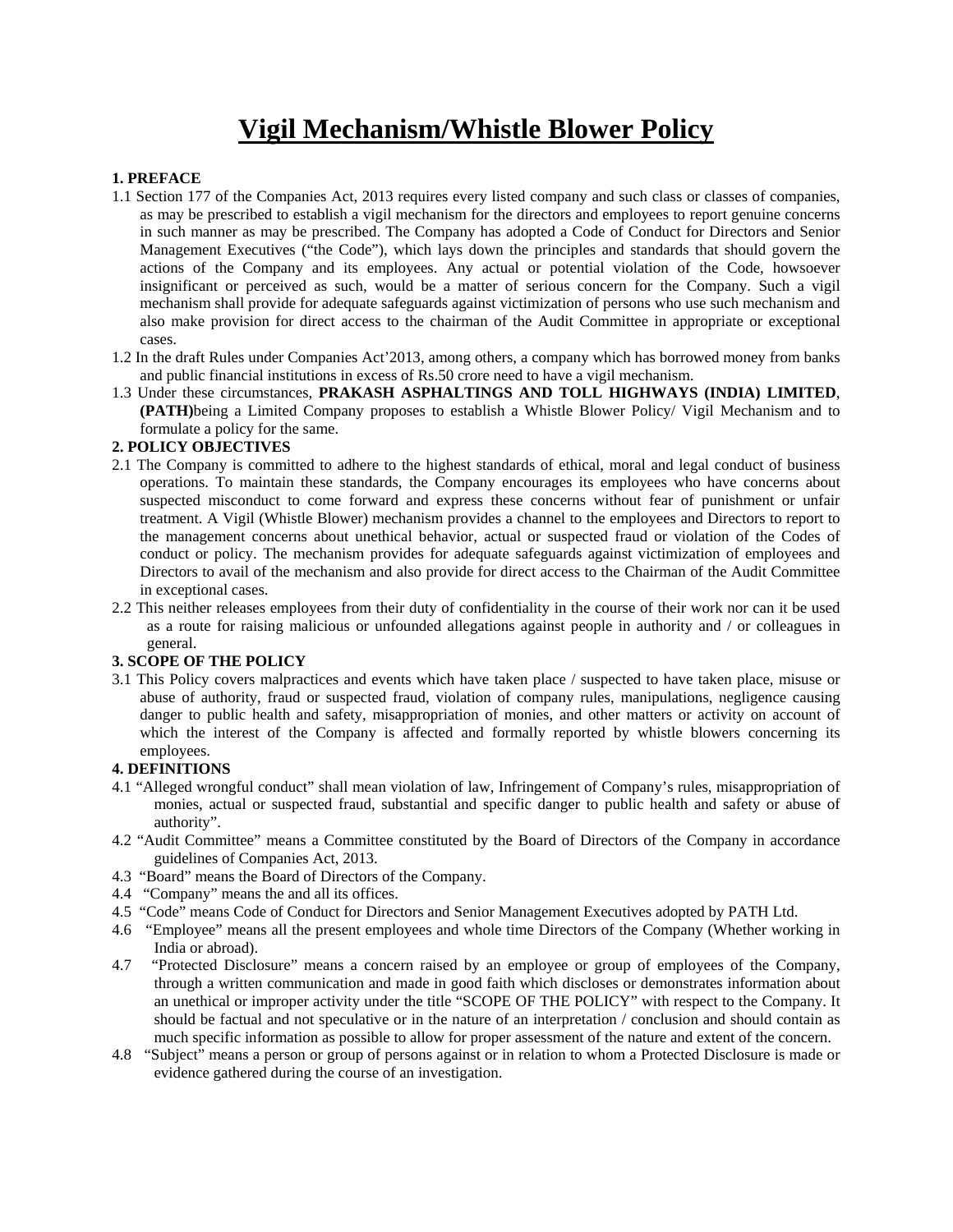- 4.9 "Vigilance and Ethics Officer" means an officer appointed to receive protected disclosures from whistle blowers, maintaining records thereof, placing the same before the Audit Committee for its disposal and informing the Whistle Blower the result thereof.
- 4.10 "Whistle Blower" is an employee or group of employees who make a Protected Disclosure under this Policy and also referred in this policy as complainant.

# **5. ELIGIBILITY**

All Employees of the Company are eligible to make Protected Disclosures under the Policy in relation to matters concerning the Company.

### **6. RECEIPT AND DISPOSAL OF PROTECTED DISCLOSURES.**

- 6.1 All Protected Disclosures should be reported in writing by the complainant as soon as possible after the Whistle Blower becomes aware of the same so as to ensure a clear understanding of the issues raised and should either be typed or written in a legible handwriting in English or in Hindi.
- 6.2 The Protected Disclosure should be submitted in a closed and secured envelope and should be super scribed as "Protected disclosure under the Whistle Blower policy". Alternatively, the same can also be sent through email with the subject "Protected disclosure under the Whistle Blower policy". If the complaint is not super scribed and closed as mentioned above, it will not be possible for the Audit Committee to protect the complainant and the protected disclosure will be dealt with as if a normal disclosure. In order to protect identity of the complainant, the Vigilance and Ethics Officer will not issue any acknowledgement to the complainants and they are advised neither to write their name / address on the envelope nor enter into any further correspondence with the Vigilance and Ethics Officer. The Vigilance and Ethics Officer shall assure that in case any further clarification is required he will get in touch with the complainant.
- 6.3 Anonymous / Pseudonymous disclosure shall not be entertained by the Vigilance and Ethics Officer.
- 6.4 The Protected Disclosure should be forwarded under a covering letter signed by the complainant. The Vigilance and Ethics Officer / Chairman of the Audit Committee/ CEO/ Chairman as the case may be, shall detach the covering letter bearing the identity of the Whistle Blower and process only the Protected Disclosure.
- 6.5 All Protected Disclosures should be addressed to the Vigilance and Ethics Officer of the Company or to the Chairman of the Audit Committee/ CEO/ Chairman in exceptional cases. The contact details of the Vigilance and Ethics Officer Shri Aditya Upadhyay the Chairman of Audit Committee)
- 6.6 Protected Disclosure against the Vigilance and Ethics Officer should be addressed to the Chairman of the Company and the Protected Disclosure against the Chairman/ CEO of the Company should be addressed to the Chairman of the Audit Committee.

The contact details of the Chairman, CEO and the Chairman of the Audit Committee are as under:

#### **Name of Chairman & Managing Director**

Shri Puneet Agrawal

Email: [puneet@pathltd.com](mailto:puneet@pathltd.com)

### **Name of CFO**

Shri Kedar Mal Singhal

Email: [singhal@pathltd.com](mailto:singhal@pathltd.com)

# **Name of the Chairman of the Audit Committee**

Shri Aditya Upadhyay

6.7 On receipt of the protected disclosure the Vigilance and Ethics Officer / Chairman/CEO/ Chairman of the Audit Committee, as the case may be, shall make a record of the Protected Disclosure and also ascertain from the complainant whether he was the person who made the protected disclosure or not. He shall also carry out initial investigation either himself or by involving any other Officer of the Company or an outside agency before referring the matter to the Audit Committee of the Company for further appropriate investigation and needful action. The record will include:

a) Brief facts;

- b) Whether the same Protected Disclosure was raised previously by anyone, and if so, the outcome thereof;
- c) Whether the same Protected Disclosure was raised previously on the same subject;
- d) Details of actions taken by Vigilance and Ethics Officer / Chairman/ CEO for processing the complaint
- e) Findings of the Audit Committee
- f) The recommendations of the Audit Committee/ other action(s).

6.8 The Audit Committee, if deems fit, may call for further information or particulars from the complainant. **7. INVESTIGATION**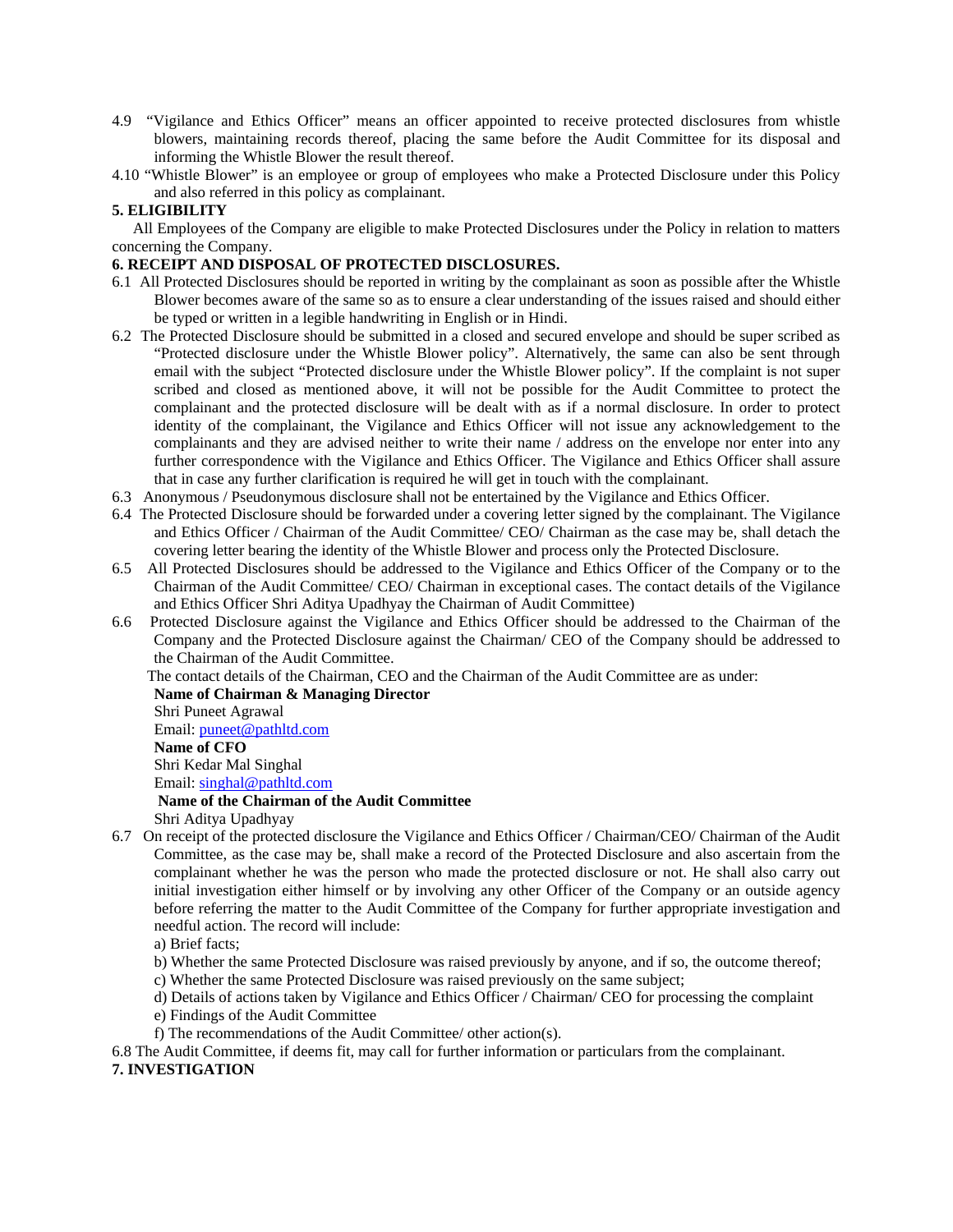- 7.1 All protected disclosures under this policy will be recorded and thoroughly investigated. The Audit Committee may investigate and may at its discretion consider involving any other Officer of the Company and/ or an outside agency for the purpose of investigation.
- 7.2. The decision to conduct an investigation is by itself not an accusation and is to be treated as a neutral fact finding process.
- 7.3 Subject(s) will normally be informed in writing of the allegations at the outset of a formal investigation and have opportunities for providing their inputs during the investigation.
- 7.4 Subject(s) shall have a duty to co-operate with the Audit Committee or any of the Officers appointed by it in this regard.
- 7.5 Subject(s) have a right to consult with a person or persons of their choice, other than the Vigilance and Ethics Officer/Investigators and/or members of the Audit Committee and/ or the Whistle Blower.
- 7.6 Subject(s) have a responsibility not to interfere with the investigation. Evidence shall not be withheld, destroyed or tampered with and witness shall not be influenced, coached, threatened or intimidated by the subject(s).
- 7.7 Unless there are compelling reasons not to do so, subject(s) will be given the opportunity to respond to material findings contained in the investigation report. No allegation of wrong doing against a subject(s) shall be considered as maintainable unless there is good evidence in support of the allegation.
- 7.8 Subject(s) have a right to be informed of the outcome of the investigations. If allegations are not sustained, the Subject should be consulted as to whether public disclosure of the investigation results would be in the best interest of the Subject and the Company.
- 7.9 The investigation shall be completed normally within 90 days of the receipt of the protected disclosure and is extendable by such period as the Audit Committee deems fit.

# **8. DECISION AND REPORTING**

- 8.1 If an investigation leads the Vigilance and Ethics Officer/Chairman of the Audit Committee to conclude that an improper or unethical act has been committed, the Vigilance and Ethics Officer/Chairman of the Audit Committee shall recommend to the management of the Company to take such disciplinary or corrective action as he may deem fit. It is clarified that any disciplinary or corrective action initiated against the Subject as a result of the findings of an investigation pursuant to this Policy shall adhere to the applicable personnel or staff conduct and disciplinary procedures.
- 8.2 The Vigilance and Ethics Officer shall submit a report to the Chairman of the Audit Committee on a regular basis about all Protected Disclosures referred to him/her since the last report together with the results of investigations, if any.
- 8.3 In case the Subject is the Chairman/CEO of the Company, the Chairman of the Audit Committee after examining the Protected Disclosure shall forward the protected disclosure to other members of the Audit Committee if deemed fit. The Audit Committee shall appropriately and expeditiously investigate the Protected Disclosure.
- 8.4 If the report of investigation is not to the satisfaction of the complainant, the complainant has the right to report the event to the appropriate legal or investigating agency.
- 8.5 A complainant who makes false allegations of unethical & improper practices or about alleged wrongful conduct of the subject to the Vigilance and Ethics Officer or the Audit Committee shall be subject to appropriate disciplinary action in accordance with the rules, procedures and policies of the Company.

### 9**. SECRECY / CONFIDENTIALITY**

- 9.1 The complainant, Vigilance and Ethics Officer, Members of Audit Committee, the Subject and everybody involved in the process shall:
	- 9.1.1 Maintain confidentiality of all matters under this Policy
	- 9.1.2 Discuss only to the extent or with those persons as required under this policy for completing the process of investigations.
	- 9.1.3 Not keep the papers unattended anywhere at any time
	- 9.1.4 Keep the electronic mails / files under password.

### **10. PROTECTION**

10.1 No unfair treatment will be meted out to a Whistle Blower by virtue of his/ her having reported a Protected Disclosure under this policy. The company, as a policy, condemns any kind of discrimination, harassment, victimization or any other unfair employment practice being adopted against Whistle Blowers. Complete protection will, therefore, be given to Whistle Blowers against any unfair practice like retaliation, threat or intimidation of termination/suspension of service, disciplinary action, transfer, demotion, refusal of promotion or the like including any direct or indirect use of authority to obstruct the Whistle Blower's right to